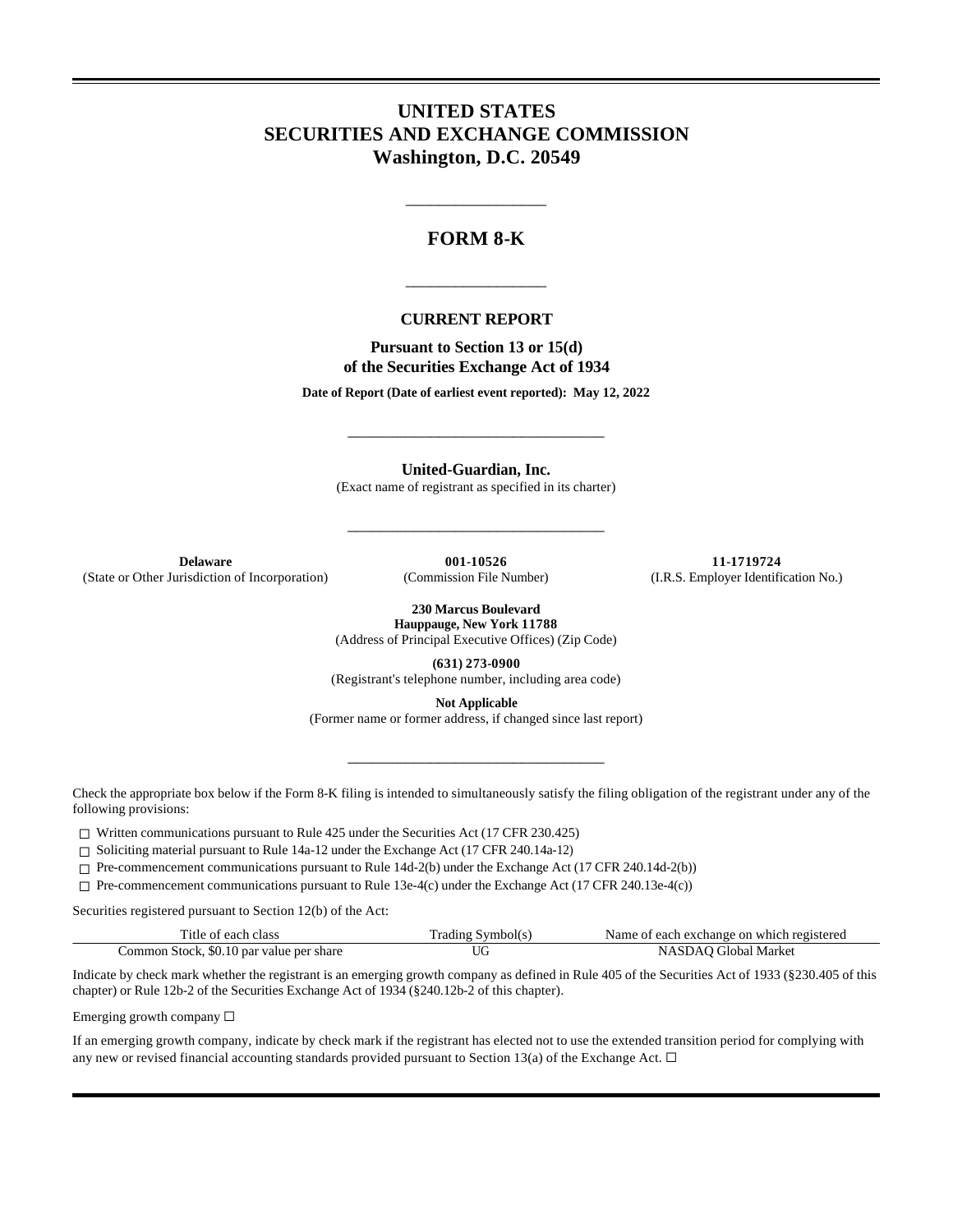#### **Item 2.02. Results of Operations and Financial Condition.**

On May 12, 2022, the Registrant issued a press release, a copy of which is attached hereto as Exhibit 99.1 and is incorporated herein by reference.

### **Item 9.01. Financial Statements and Exhibits.**

- 99.1 Press Release dated May 12, 2022
- 104 Cover Page Interactive Data File (embedded within the Inline XBRL document)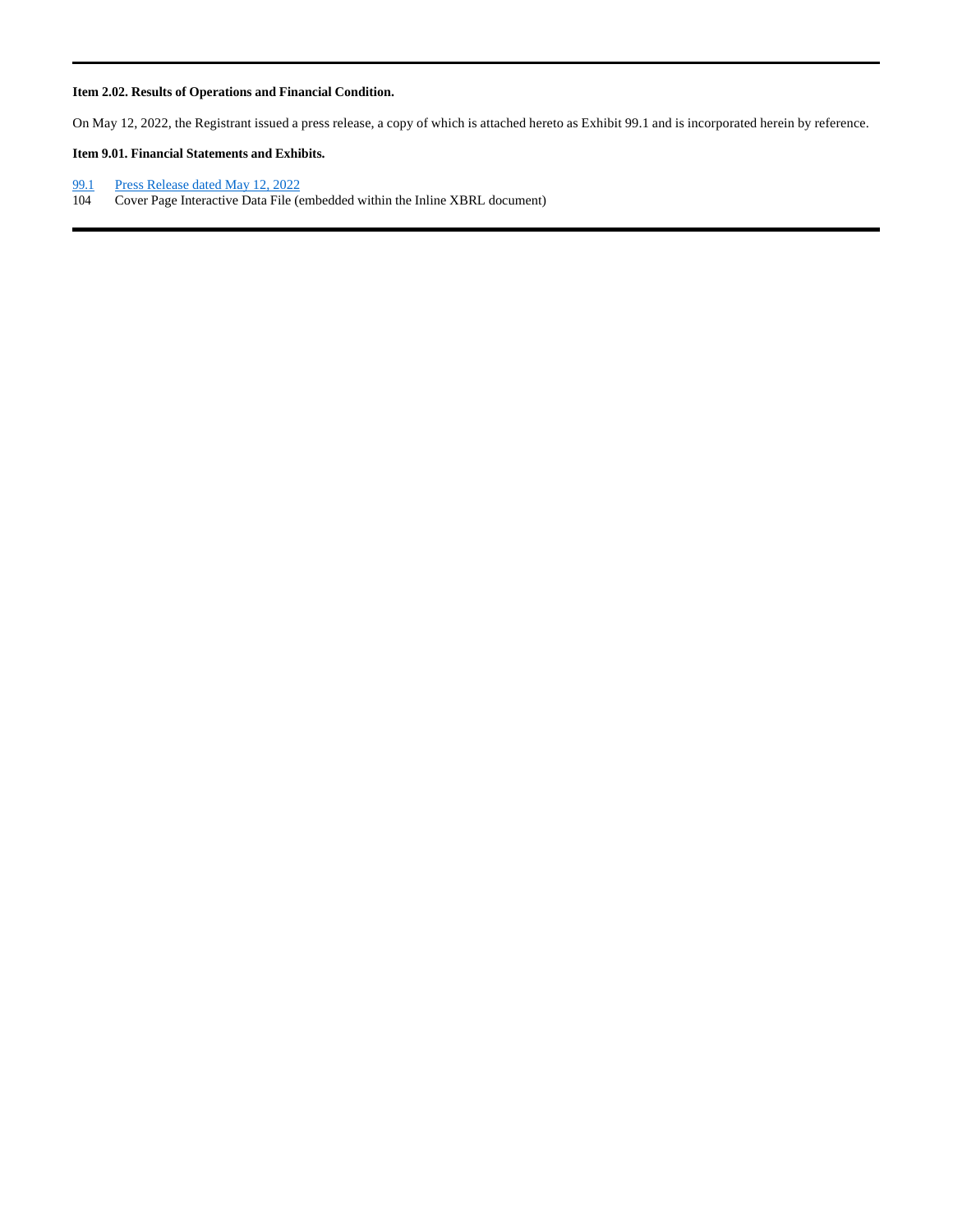#### **SIGNATURE**

Pursuant to the requirements of the Securities Exchange Act of 1934, the registrant has duly caused this report to be signed on its behalf by the undersigned hereunto duly authorized.

### **United-Guardian, Inc.**

Date: May 12, 2022 **By:** /s/ Ken Globus

Ken Globus President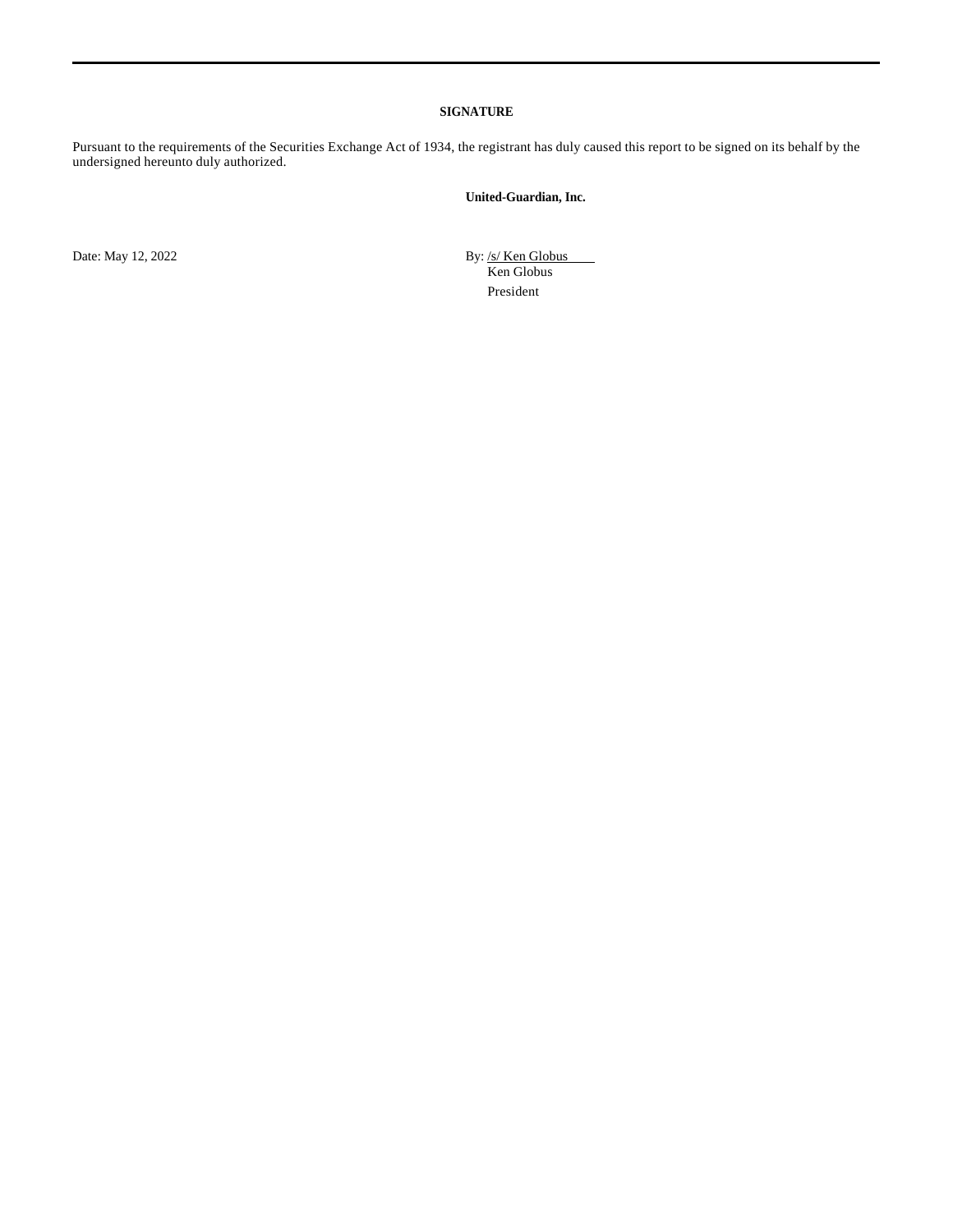# **United-Guardian Reports First Quarter Financial Results and Dividend Payment**

HAUPPAUGE, N.Y., May 12, 2022 (GLOBE NEWSWIRE) -- United-Guardian, Inc. (NASDAQ:UG) reported today that net sales for the first quarter of 2022 rose by 13% compared with last year's first quarter, increasing from \$3,430,868 to 3,892,358, while net income for the quarter decreased by \$269,737 from \$1,181,202 (\$0.26 per share) in 2021 to \$911,465 (\$0.20 per share) this year. The company also reported that at its meeting on May 10th, 2021 the company's Board of Directors declared a cash dividend of \$0.37 a share, which will be paid on June 1, 2022 to all stockholders of record on May 23, 2022. This will be the  $27<sup>th</sup>$  consecutive year that the company has paid a dividend.

Ken Globus, President of United-Guardian, stated, "Our overall sales continued to increase in the first quarter of this year compared with last year, with sales of our cosmetic ingredients increasing by 27% over the same quarter in 2021. Sales of our pharmaceutical products also increased, but that increase was partially offset by a decrease in sales of some of our medical products. Despite the increase in sales, our net income for the quarter was lower than it was in the first quarter of 2021, primarily due to the significant drop in the stock market in the first quarter of 2022, which resulted in a decrease in the value of our marketable securities. Net income was also impacted by an increase in raw material and shipping costs, but we are hopeful that those costs will begin to moderate as the global economy continues to recover from the impact of the coronavirus pandemic."

Mr. Globus continued, "With our expectation that the second quarter will also be profitable, the Board of Directors decided that it would be in the best interests of the company and its stockholders to continue to pay our semi-annual dividend. Based on the current volatility of the stock market, as well as the future potential impact of the coronavirus pandemic, the Board decided that it would be prudent to reduce this dividend compared with the dividend we paid in the first quarter of 2022, but we will reassess the situation when the time comes time to decide on the payment of a dividend for the second half of the year."

United-Guardian is a manufacturer of cosmetic ingredients, personal and health care products, pharmaceuticals, and specialty industrial products.

Contact: Ken Globus (631) 273-0900 pgc@u-g.com

NOTE: This press release contains both historical and "forward-looking statements" within the meaning of the Private Securities Litigation Reform Act of 1995. These statements about the company's expectations or beliefs concerning future events, such as financial performance, business prospects, and similar matters, are being made in reliance upon the "safe harbor" provisions of that Act. Such statements are subject to a variety of factors that could cause our actual results or performance to differ materially from the anticipated results or performance expressed or implied by such forward-looking statements. For further information about the risks and uncertainties that may affect the company's business please refer to the company's reports and filings with the Securities and Exchange Commission.

## **RESULTS FOR THE QUARTERS ENDED MARCH 31, 2022 and MARCH 31, 2021\***

**STATEMENTS OF INCOME**  (UNAUDITED)

# **THREE MONTHS ENDED MARCH 31,**

|                  | 2022         | 2021      |
|------------------|--------------|-----------|
| <b>Net Sales</b> | 3,892,358 \$ | 3,430,868 |